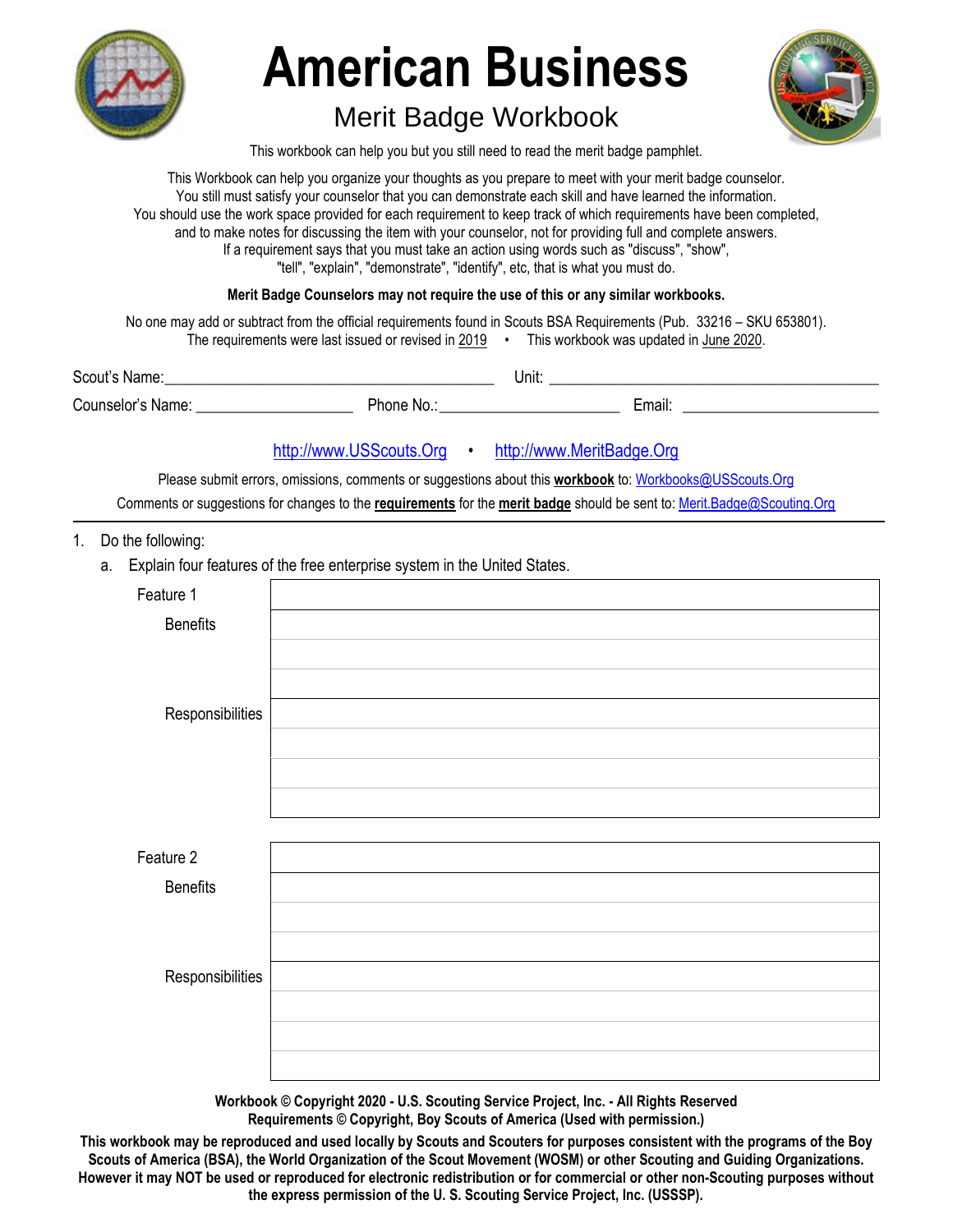| Feature 3               |                                                                        |
|-------------------------|------------------------------------------------------------------------|
| <b>Benefits</b>         |                                                                        |
|                         |                                                                        |
|                         |                                                                        |
|                         |                                                                        |
| <b>Responsibilities</b> |                                                                        |
|                         |                                                                        |
|                         |                                                                        |
|                         |                                                                        |
|                         |                                                                        |
| Feature 4               |                                                                        |
| <b>Benefits</b>         |                                                                        |
|                         |                                                                        |
|                         |                                                                        |
|                         |                                                                        |
| <b>Responsibilities</b> |                                                                        |
|                         |                                                                        |
|                         |                                                                        |
|                         |                                                                        |
|                         | Describe the difference between freedom and license.                   |
|                         |                                                                        |
|                         |                                                                        |
|                         |                                                                        |
|                         |                                                                        |
|                         |                                                                        |
|                         |                                                                        |
|                         |                                                                        |
|                         |                                                                        |
|                         |                                                                        |
|                         |                                                                        |
|                         |                                                                        |
|                         | Tell how the Scout Oath and Law apply to business and free enterprise. |
|                         |                                                                        |
|                         |                                                                        |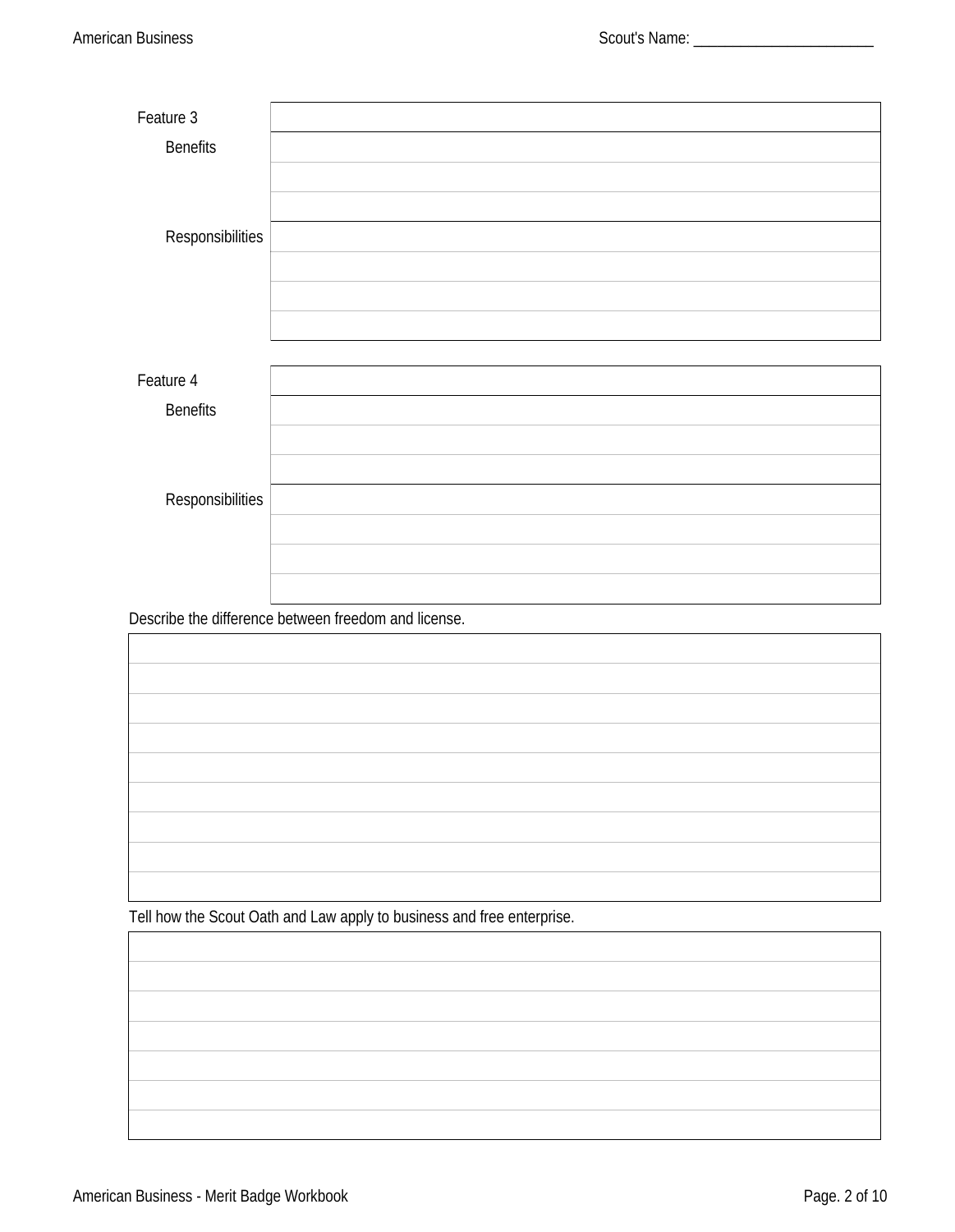b. Describe the Industrial Revolution and tell about the major developments that marked the start of the modern industrial era in the United States.

Discuss three people who had a great influence on business or industry in the United States and describe what each did.

1. Name

2.  $\mathsf{N}$  1

| lame |  |
|------|--|
|      |  |
|      |  |
|      |  |
|      |  |
|      |  |
|      |  |

3. Name

| Name |  |  |
|------|--|--|
|      |  |  |
|      |  |  |
|      |  |  |
|      |  |  |
|      |  |  |
|      |  |  |

- c. Identify and describe to your counselor the five primary areas of business.
	- 1.

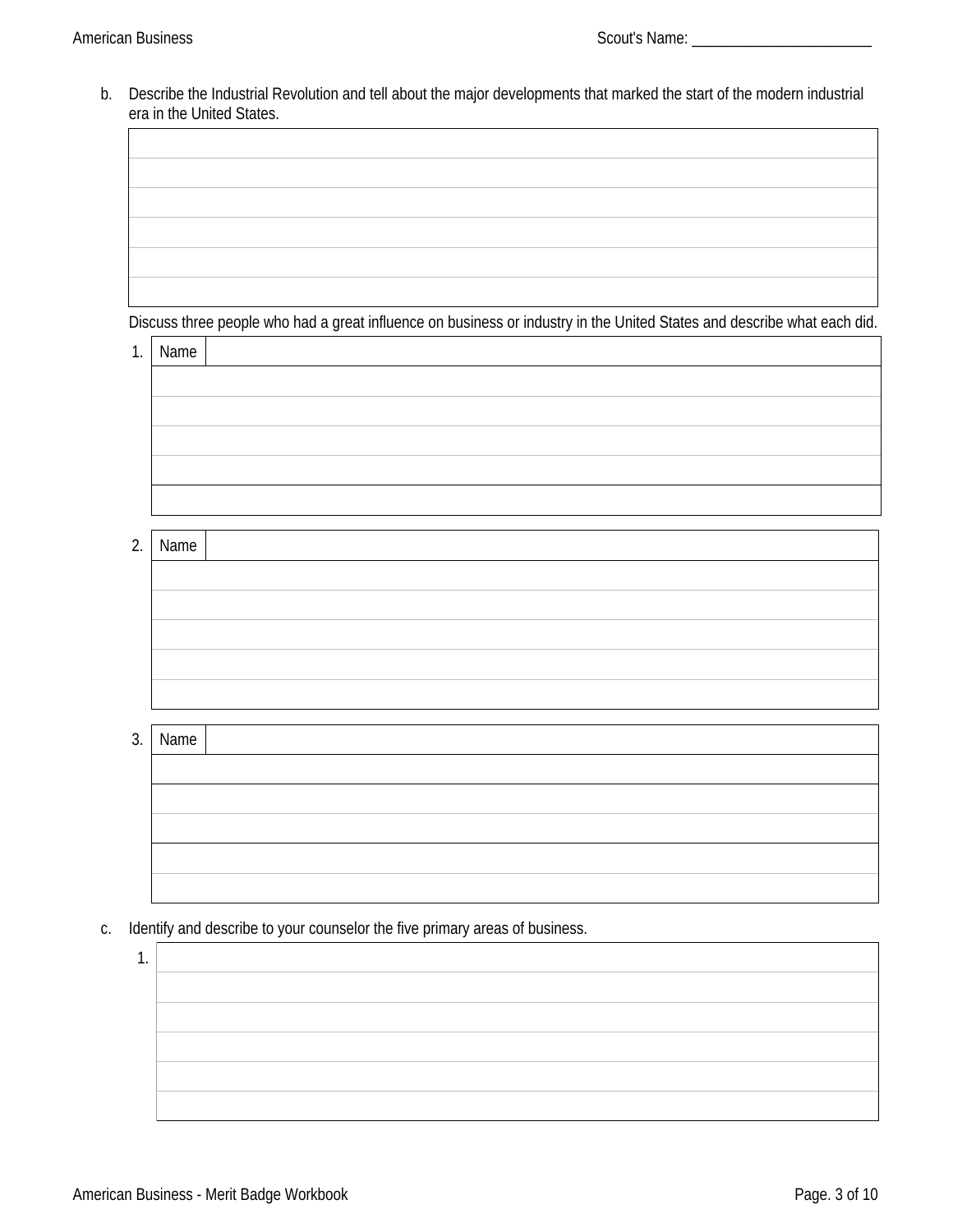

d. Explain the history of labor unions in the United States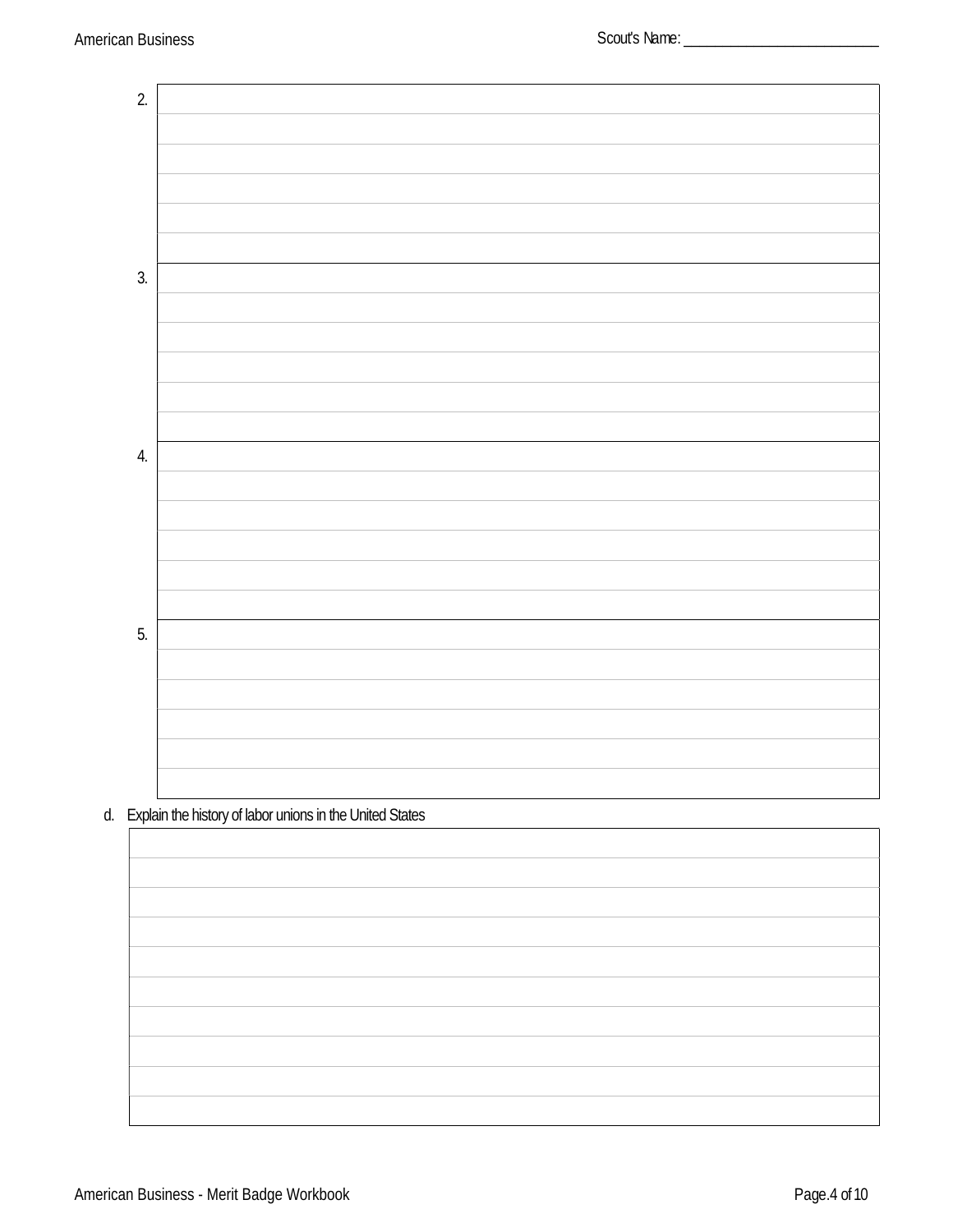and the importance of labor unions and employers working together.

Identify two major labor unions currently in existence.

- 1.
- 2.

e. Discuss with your counselor how business impacts the local, national, and global economy.

#### 2. Do the following:

a. Explain the three basic types of financial statements (income statement, balance sheet, and statement of cash flows). Discuss with your counselor how each statement can help business leaders make better decisions.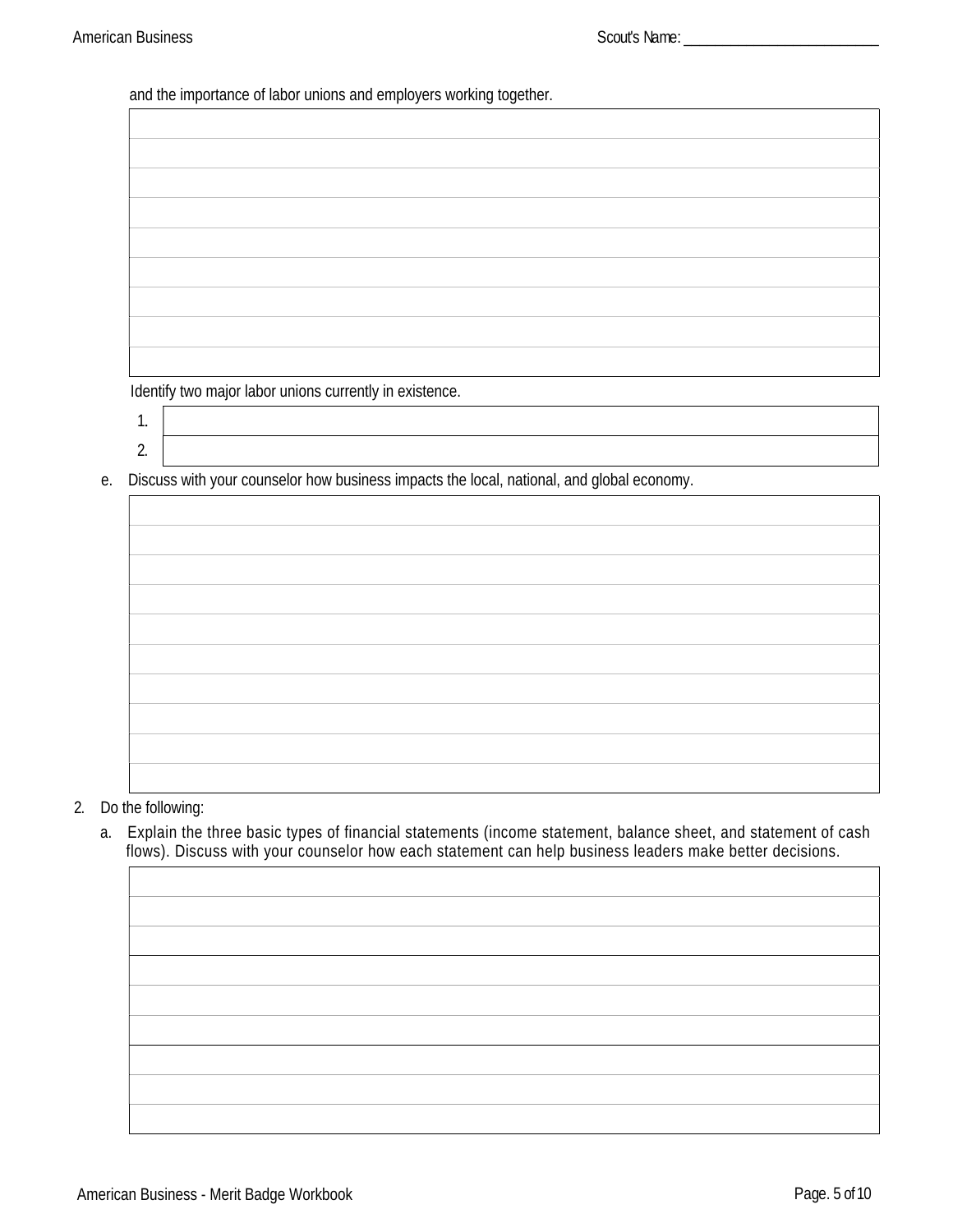b. Explain how changes in interest rates, taxes, and government spending affect the flow of money into or out of business and industry.

| <b>Interest Rates</b> |  |
|-----------------------|--|
|                       |  |
|                       |  |
|                       |  |
| <b>Taxes</b>          |  |
|                       |  |
|                       |  |
|                       |  |
| Government            |  |
| Spending              |  |
|                       |  |
|                       |  |

c. Explain how a sole proprietorship or partnership gets its capital.

Discuss and explain four ways a corporation obtains capital.

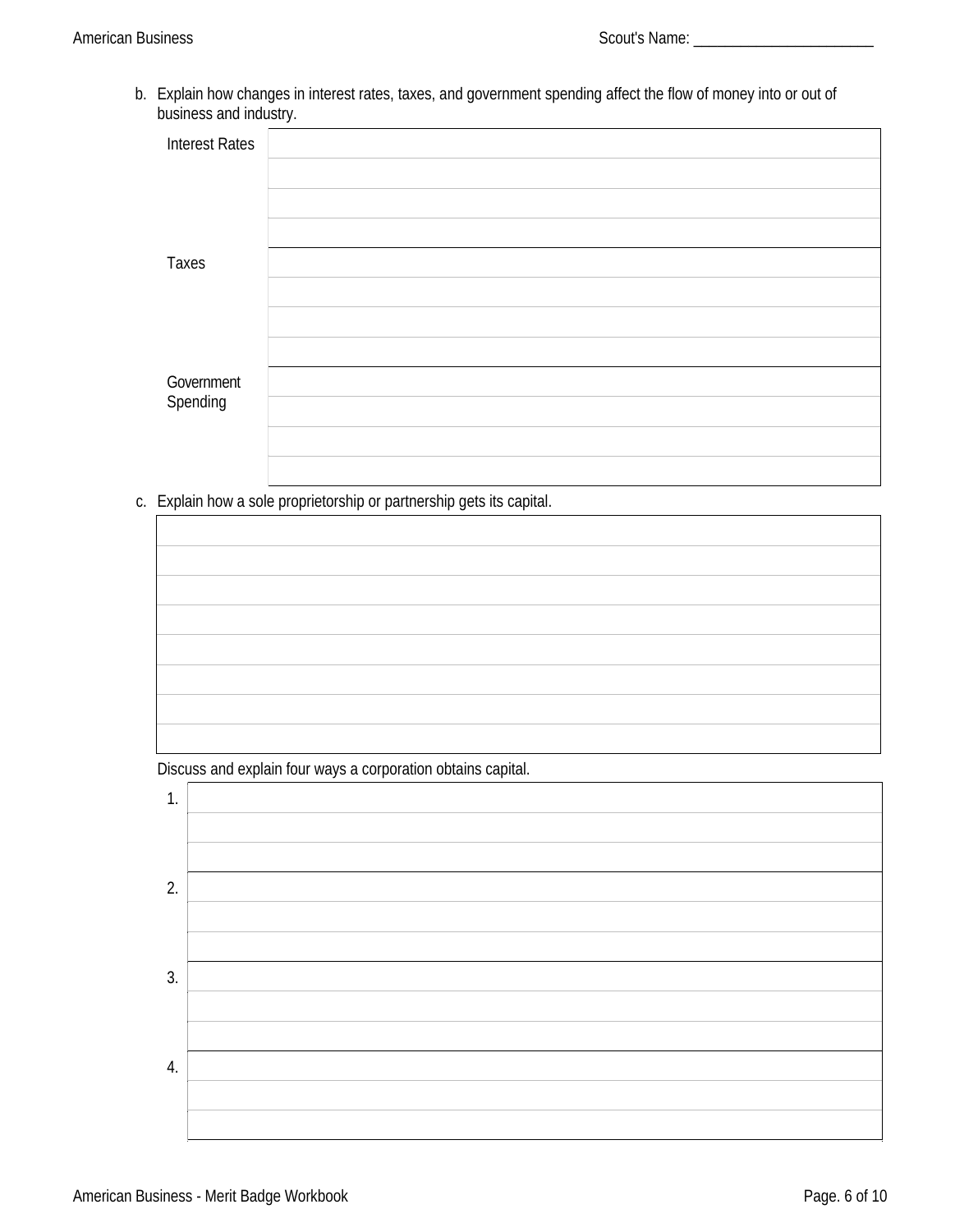d. Name five kinds of insurance useful to business. Describe their purposes.



#### 3. Do the following:

a. c Explain the place of profit in business.

b.  $\subset$  Describe to your counselor green marketing and sustainable business practices.

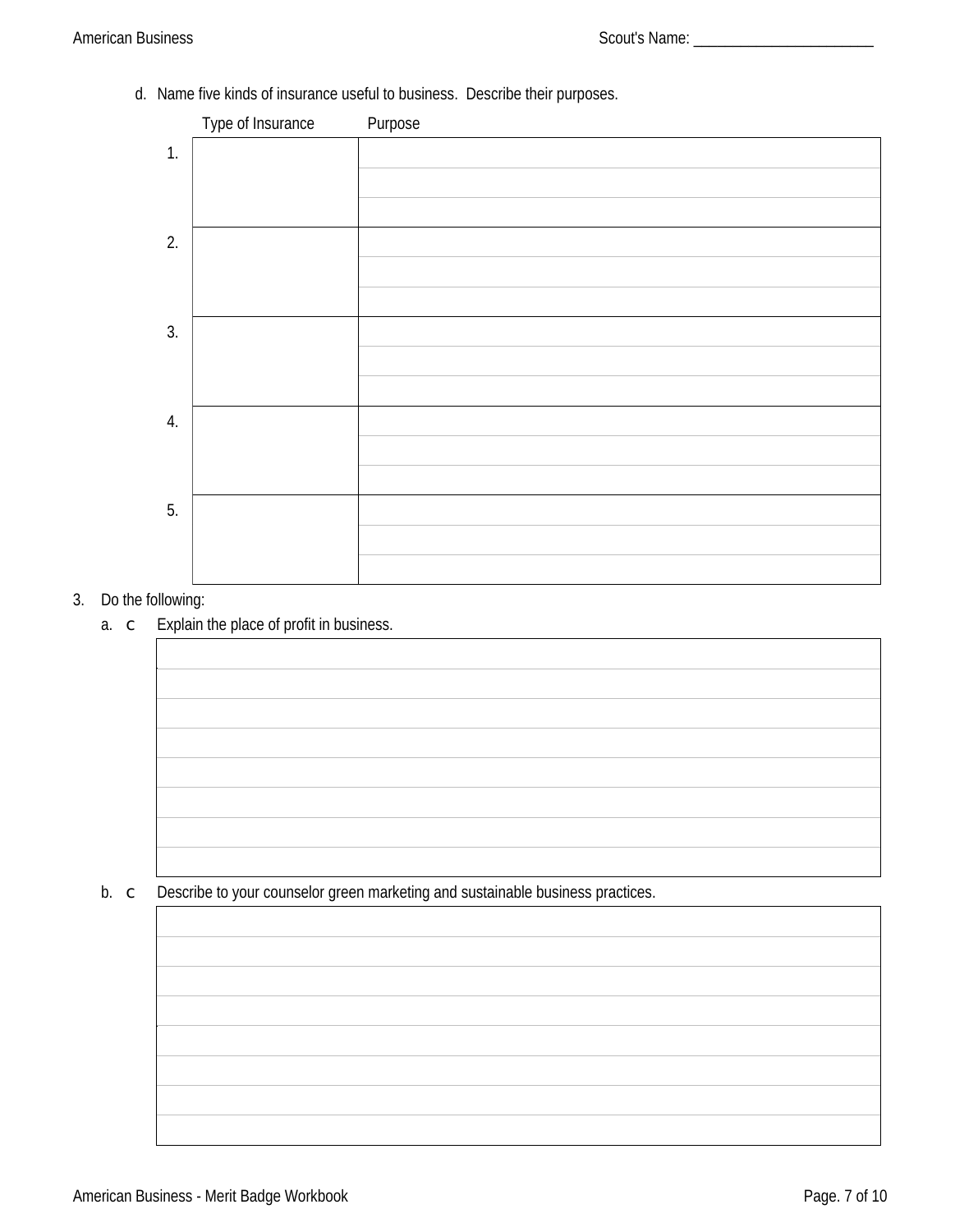#### American Business and the state of the state of the Scout's Name: \_\_\_\_\_\_\_\_\_\_\_\_\_\_

 $\Gamma$ 

### c. c Explain how ethics plays a role in business decision making.

d. c Discuss the differences between operating a brick-and-mortar business versus an online business.

| the control of the control of the control of the control of the control of |  |
|----------------------------------------------------------------------------|--|
|                                                                            |  |
|                                                                            |  |
|                                                                            |  |
| <u> 1989 - Johann Barbara, martxa alemaniar a</u>                          |  |

4. Describe the role of the U.S. Department of Labor.

Discuss two of the following topics with your counselor:

c a. Fair Labor Standards Act (FLSA)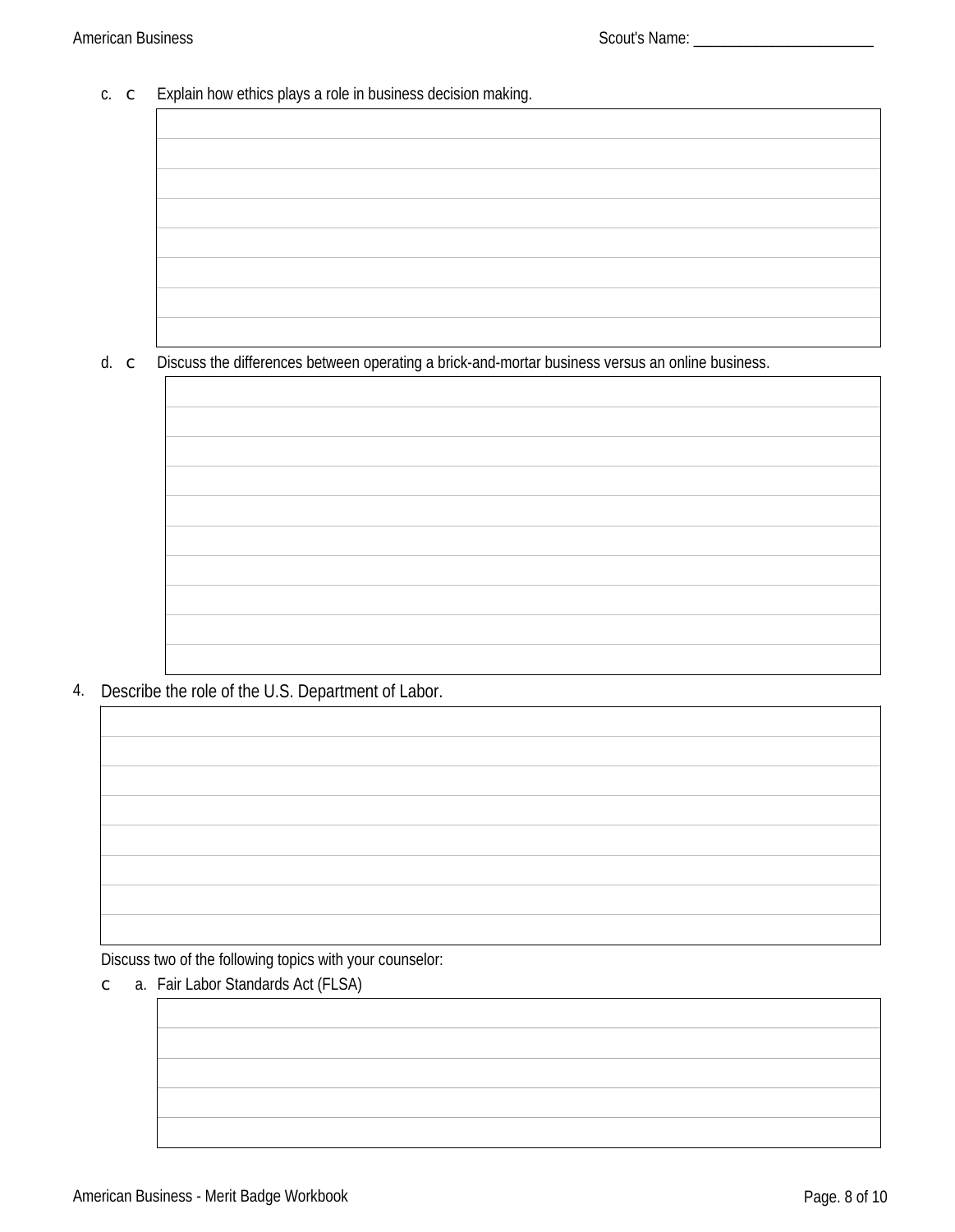#### American Business Scout's Name: \_\_\_\_\_\_\_\_\_\_\_\_\_\_\_\_\_\_\_\_\_\_\_

c b. Occupational Safety and Health Act (OSHA)

c c. Family and Medical Leave Act (FMLA)

c d. Employee Retirement Income Security Act (ERISA)

5. Choose a business and research how it applies each of the primary areas of business (accounting, finance, economics, marketing, and management). Share what you have learned with your counselor.